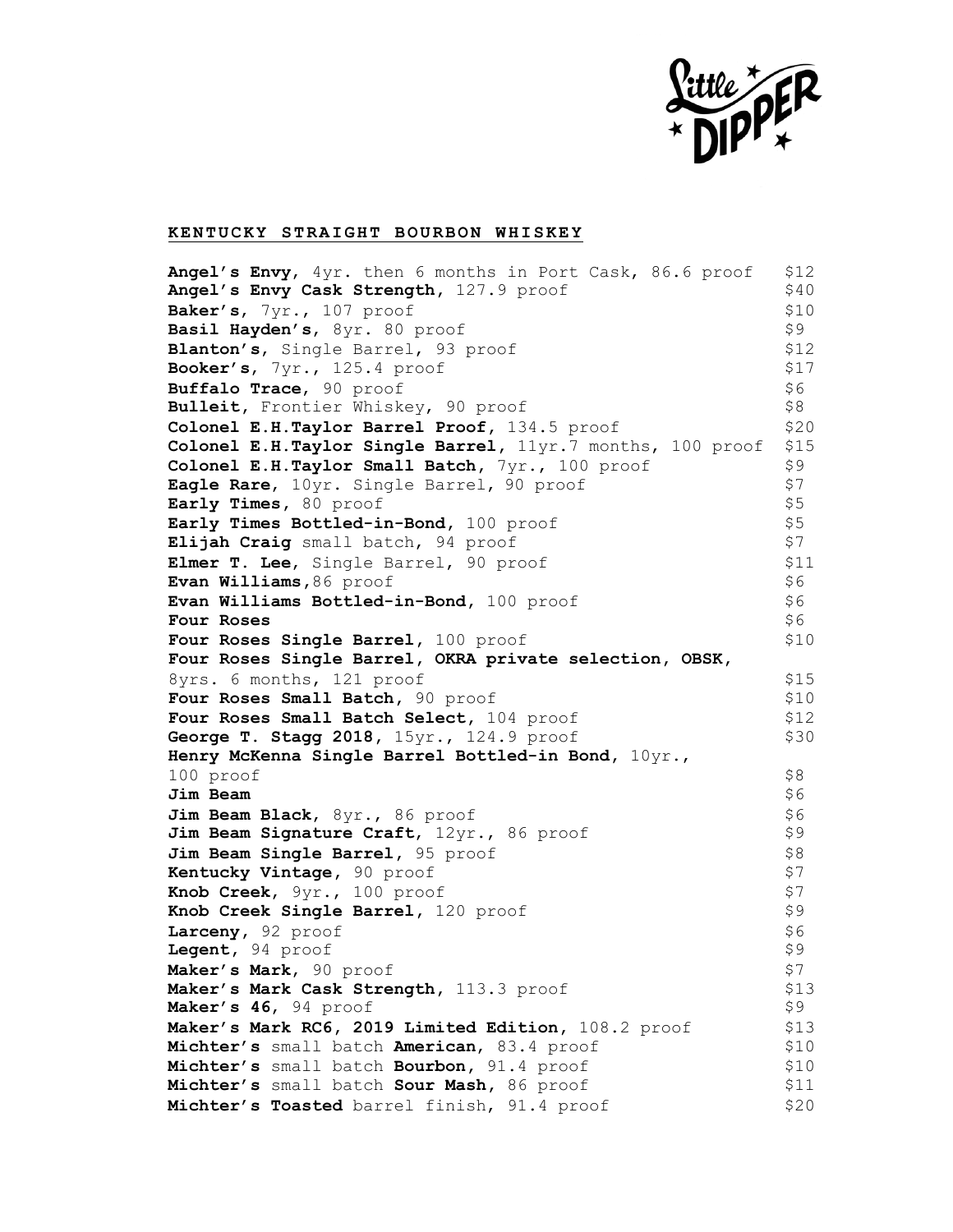

| Noah's Mill, 114.3 proof                                 | \$12 |
|----------------------------------------------------------|------|
| Old Crow, 80 proof                                       | \$5  |
| Old Forester, 86 proof                                   | \$6  |
| Old Forester Signature, 100 proof                        | \$7  |
| Old Grand-Dad, 80 proof                                  | \$5  |
| Old Grand-Dad, 100 proof                                 | \$6  |
| Old Grand-Dad 114, 114 proof                             | \$7  |
| Old Rip Van Winkle, 10yr., 107 proof                     | \$30 |
| Old Weller Antique Single Barrel, selected for Tony K's, |      |
| 7yr., 107 proof                                          | \$12 |
| Orphan Barrel Series Forged Oak, 15yr., 90.5 proof       | \$15 |
| Orphan Barrel Series Rhetoric, 20yr., 90 proof           | \$30 |
| Pappy Van Winkle Family Reserve, 15 yr., 107 proof       | \$50 |
| Pure Kentucky, 107 proof                                 | \$7  |
| Rebel Yell, 80 proof                                     | \$6  |
| Ridgemont Reserve 1792 Small Batch, 8yr., 93.7 proof     | \$7  |
| Rowan's Creek, 100.1 proof                               | \$9  |
| Russell's Reserve Single Barrel, 110 proof               | \$11 |
| Russell's Reserve 10 year old, 90 proof                  | \$7  |
| Stagg Jr., 134.4 proof                                   | \$12 |
| Van Winkle, 12yr., 90 proof                              | \$40 |
| Very Old Barton, 86 proof                                | \$5  |
| Very Old Barton, 100 proof                               | \$6  |
| Weller, 90 proof                                         | \$6  |
| Weller Antique, 107 Proof                                | \$11 |
| Weller 12yr., 90 proof                                   | \$12 |
| Wild Turkey, 81 proof                                    | \$6  |
| Wild Turkey, 101 proof                                   | \$7  |
| Wild Turkey Diamond Anniversary, 91 proof                | \$25 |
| Wild Turkey Rare Breed, 108.2 proof                      | \$11 |
| Willett Pot Still Reserve, 94 proof                      | \$11 |
| Woodford Reserve, 90.4 proof                             | \$9  |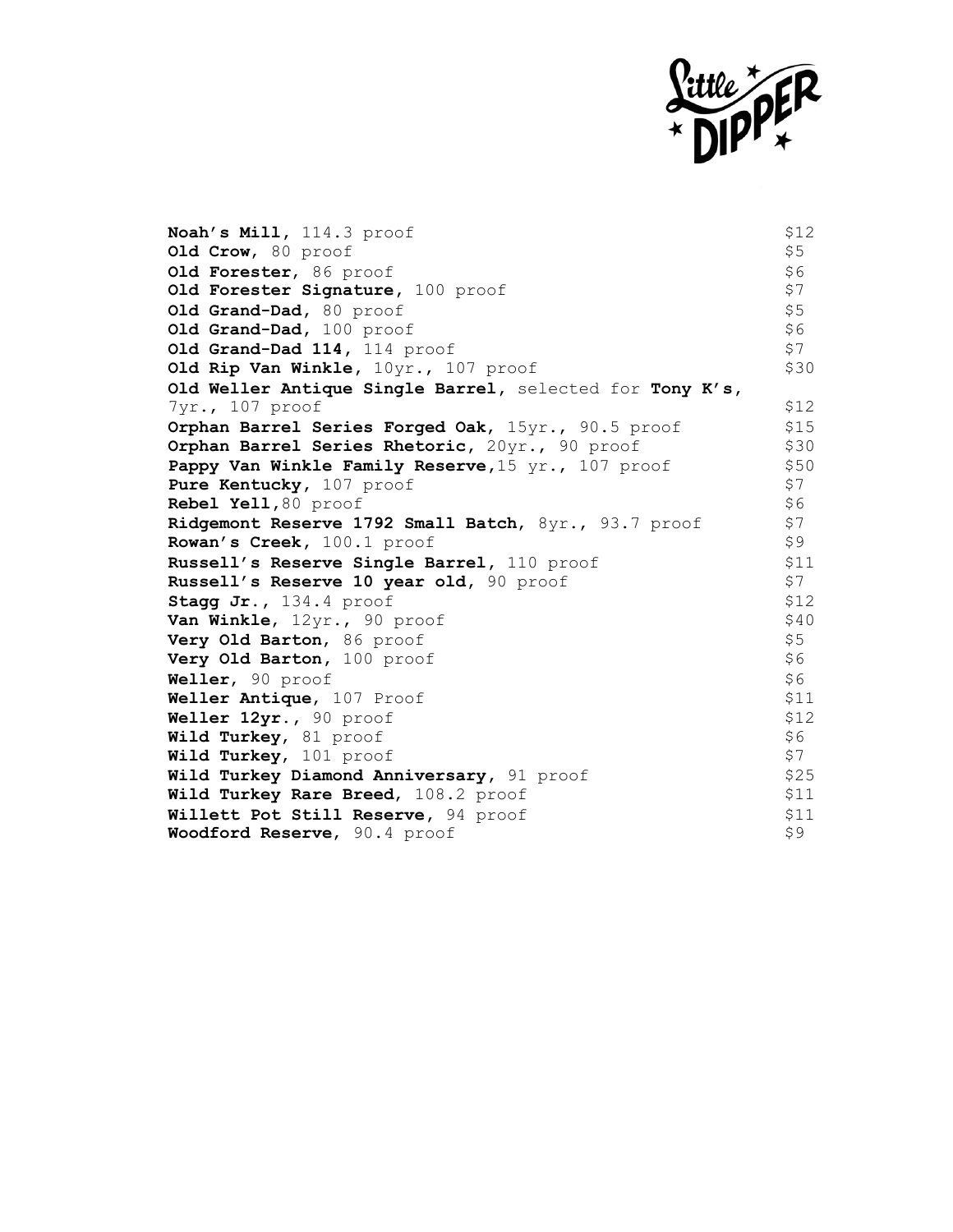

| RYE WHISKEY                                                      |      |
|------------------------------------------------------------------|------|
| Angel's Envy Rye, finished in Caribbean Rum cask, 100 proof \$15 |      |
| Basil Hayden's Dark Rye, 80 proof                                | \$11 |
| <b>Bulleit Rye, 90 proof</b>                                     | \$8  |
| Colonel E.H. Taylor Rye, 100 proof                               | \$14 |
| Knob Creek Rye, 100 proof                                        | \$7  |
| Milam & Greene Port Cask Rye, 94 proof                           | \$11 |
| Old Forester Rye, 100 proof                                      | \$6  |
| Old Overholt Rye, 80 proof                                       | \$5  |
| Rittenhouse Rye, 100 proof                                       | \$6  |
| Russell's Reserve Rye, 90 proof                                  | \$8  |
| Sazerac Rye, 6yr., 90 proof                                      | \$7  |
| Thomas H. Handy Sazerac Rye, 2017, 6yr., 127.2 proof             | \$30 |
| Thomas H. Handy Sazerac Rye, 2018, 6yr., 128.8 proof             | \$30 |
| Wild Turkey Rye, 101 proof                                       | \$7  |
| Willett Rye, 10yr., 115 proof                                    | \$40 |
| William Price Straight Rye, 101 proof                            | \$10 |
| Woodford Reserve Rye, 90.4 proof                                 | \$12 |

#### **TENNESSEE SIPPING WHISKEY**

**Jack Daniel's,** Tennessee Whiskey **\$6** 

#### **AMERICAN WHISKEY**

| Bernheim, wheat whiskey, 90 proof                       | \$8  |
|---------------------------------------------------------|------|
| Garrison Brothers, Texas Straight Bourbon, small batch  |      |
| 94 proof                                                | \$16 |
| Garrison Brothers, Texas Straight Bourbon, SB, 94 proof | \$20 |
| Garrison Brothers, Cowboy Bourbon, 136 proof            | \$45 |
| Milam & Greene, Distillery Edition, 115 proof           | \$30 |
| Milam & Greene, Triple Cask Bourbon, 94 proof           | 59   |
| Stolen Whiskey, 11yr., 92 proof                         | \$7  |
| TX Bourbon, Texas Straight Bourbon, 90 proof            | \$10 |

# **BLENDED WHISKEY**

**TX Whiskey, 92** proof \$7

## **JAPANESE WHISKY**

**Suntory Whisky Toki**, 86 proof \$9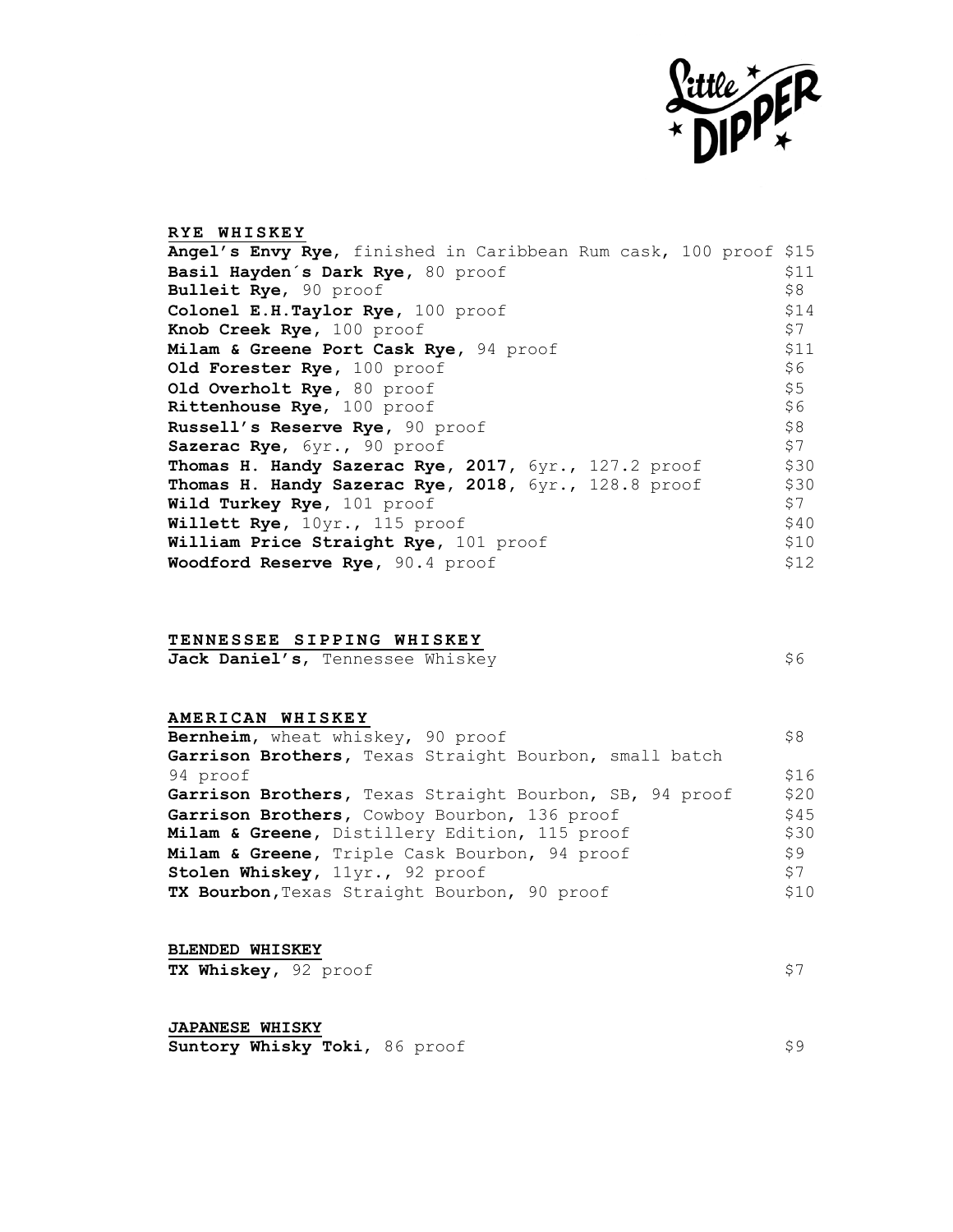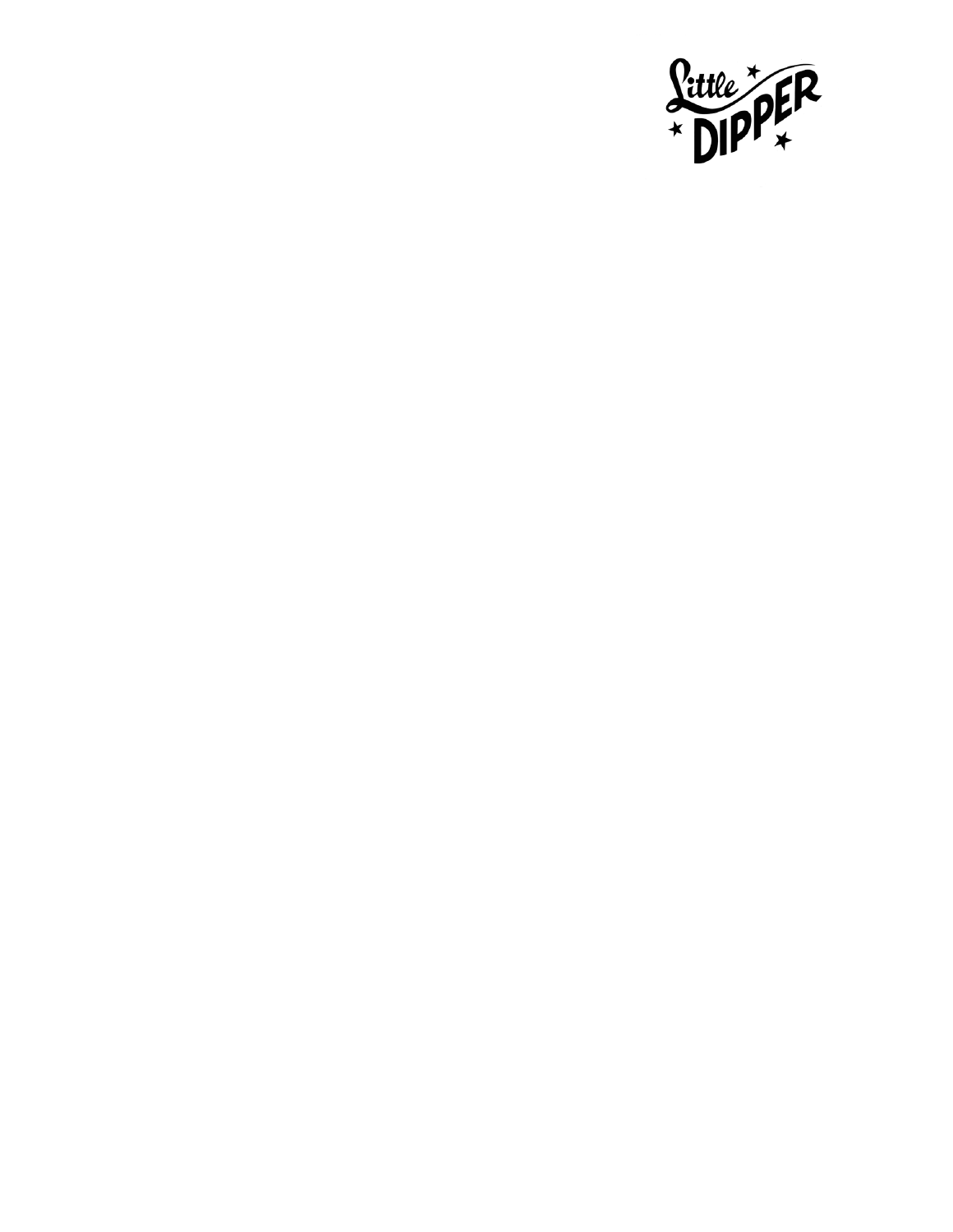

| CANADIAN WHISKEY                            | \$8        | COGNAC                  |            |
|---------------------------------------------|------------|-------------------------|------------|
| Crown Royal                                 |            | Hennessey               | \$10       |
| IRISH WHISKEY                               |            |                         |            |
| Bushmill's                                  | \$7        | <b>BRANDY</b>           |            |
| Jameson                                     | \$7.5      |                         |            |
| Jameson Black Barrel                        | \$8        | Copper and Kings        | \$7        |
| SCOTCH                                      |            | GIN                     |            |
| Dewar's                                     | \$7        | Bombay                  | \$6        |
| Glenlivet                                   | \$11       | Bombay Sapphire         | \$7        |
| Glenmorangie                                | \$9        | Hendricks               | \$7        |
| Laphroaig 10yr                              | \$10       | Roku                    | \$8        |
| Johnnie Walker Black                        | \$9        | Tanqueray               | \$7        |
| Macallen 12yr                               | \$18       | Zephyr                  | \$7        |
| RUM                                         |            | VODKA                   |            |
| Bacardi                                     | \$6        |                         |            |
| Captain Morgan                              | \$6        | Absolut                 | \$7        |
| Cruzan Black Strap                          | \$6        | Deep Eddy Lemon         | \$7        |
| Malibu                                      | \$6        | Deep Eddy Ruby Red      | \$7        |
| Myer's Dark                                 | \$6        | Dripping Springs Orange | \$6.5      |
| Plantation 3 Stars                          | \$6        | Effen Cucumber          | \$6        |
| Sailor Jerry                                | \$6        | Grey Goose              | \$9        |
|                                             |            | Ketal One               | \$7        |
|                                             |            | Monopolowa              | \$6        |
| TEQUILA                                     |            | Stoli Vanilla           | \$7        |
| Del Maguey Vida Mezcal<br>El Jimador Blanco | \$8<br>\$6 | Tito's<br>Wheatley      | \$6<br>\$6 |
| El Tesoro Platinum                          | \$10       | William Price           | \$5.5      |
| El Tesoro Reposado                          | \$11       |                         |            |
| El Tesoro Anejo                             | \$12       |                         |            |
| Espolon Blanco                              | \$7        |                         |            |
| Espolon Reposado                            | \$7        |                         |            |
| Espolon Anejo                               | \$8        |                         |            |
| Hornitos Black Barrel                       | \$7        |                         |            |
| Hornitos Plata                              | \$6        |                         |            |
| Ilegal Joven Mezcal                         | \$7        |                         |            |
| Mezcal Vago                                 | \$12       |                         |            |
| Patron Silver                               | \$10       |                         |            |
| 7 Leguas Blanco                             | \$10       |                         |            |
| 7 Leguas Reposado                           | \$11       |                         |            |
| 7 Leguas Anejo                              | \$12       |                         |            |
| Sombra Mezcal                               | \$9        |                         |            |
| Tequila Ocho Plata                          | \$10       |                         |            |

Tequila Ocho Reposado \$11 Tequila Ocho Anejo  $$12$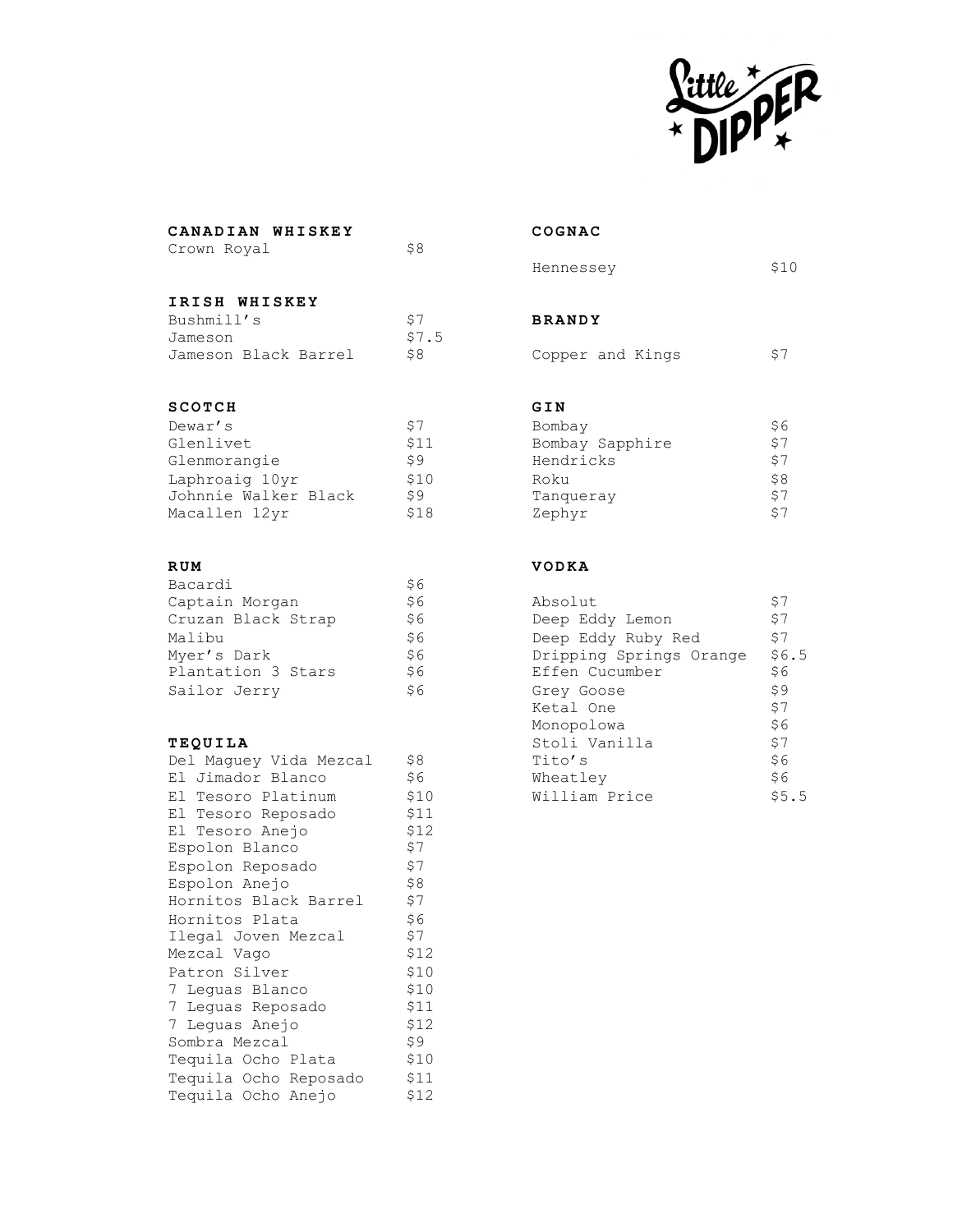

# **CORDIALS AND LIQUEURS**

| Aperol              | \$5.5 |
|---------------------|-------|
| Campari             | \$6.5 |
| Canton              | \$6.5 |
| Chambord            | \$6.5 |
| Chartreuse Yellow   | \$12  |
| Chartreuse Green    | \$12  |
| Cointreau           | \$7   |
| Di Saronno Amaretto | \$6.5 |
| Emmet's Irish Cream | \$5.5 |
| Frangelico          | \$6.5 |
| Fernet Branca       | \$7   |
| Fernet Menta        | \$7   |
| Goldslager          | \$6   |
| Grand Marnier       | \$7.5 |
| Herbsaint Legendre  | \$6   |
| Jagermeister        | \$5   |
| Kahlua              | \$6   |
| Rumpleminze         | \$5.5 |
| Sambuca             | \$5.5 |
| St. Germain         | \$8.5 |

## **ABSINTHE**

Lucid

\$12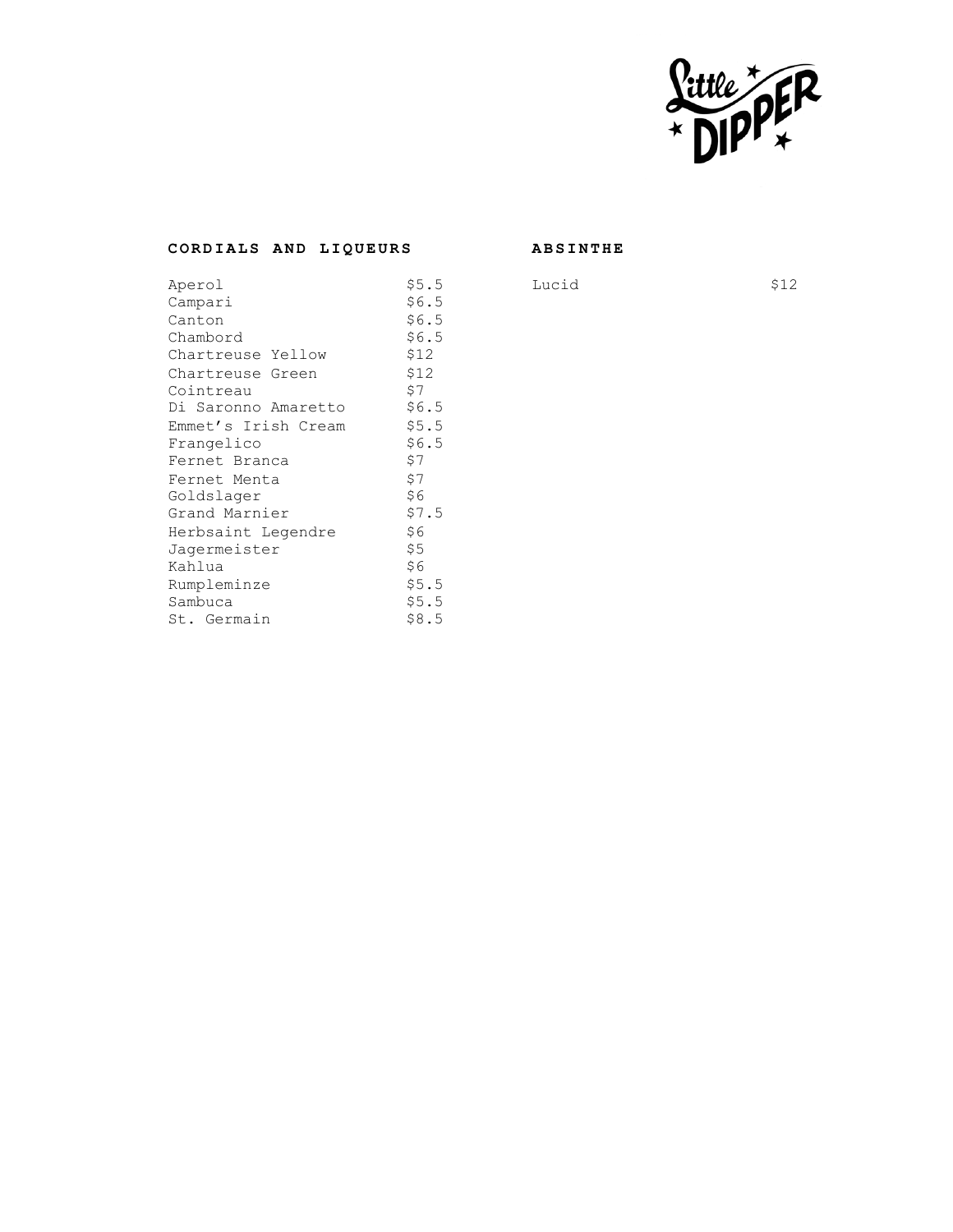

# **Little Dipper & Poison Girl Private Selections**

| 1792 Full Proof, Little Dipper & Houston Watch Co.         |      |
|------------------------------------------------------------|------|
| private selection, 8yrs. 6 months, 125 proof               | \$10 |
| 1792 Bottled In Bond, Poison Girl private selection,       |      |
| 8yr., 100 proof                                            | \$10 |
| 1792 Full Proof, Poison Girl private selection,            |      |
| $8yr.$ , 125 proof                                         | \$12 |
| Eagle Rare Single Barrel, Poison Girl private selection,   |      |
| 10yr., 90 proof                                            | \$12 |
| Elijah Craig Single Barrel, Poison Girl family selection,  |      |
| 9yr., 94 proof                                             | \$12 |
| Elijah Craig Single Barrel, Poison Girl private selection, |      |
| $10yr.$ , 94 proof                                         | \$12 |
| Four Roses Single Barrel, Poison Girl private selection,   |      |
| OBSF, 9yrs. 9 months, 117.6 proof                          | \$15 |
| Four Roses Single Barrel, selected for Poison Girl, OBSV,  |      |
| 8yrs. 7 months, 123.4 proof                                | \$15 |
| Jack Daniel's Single Barrel, Poison Girl private           |      |
| selection, 134.6 proof                                     | \$15 |
| Knob Creek Single Barrel, Poison Girl private selection,   |      |
| 15yr., 120 proof                                           | \$10 |
| Knob Creek Single Barrel Rye, Poison Girl private          |      |
| selection, 115 proof                                       | \$12 |
| Russell's Reserve Single Barrel, Poison Girl private       |      |
| selection, 10yr., 110 proof                                | \$12 |
| Whistle Pig Single Barrel Rye, Poison Girl private         |      |
| selection, 12yr., 120.7 proof                              | \$17 |